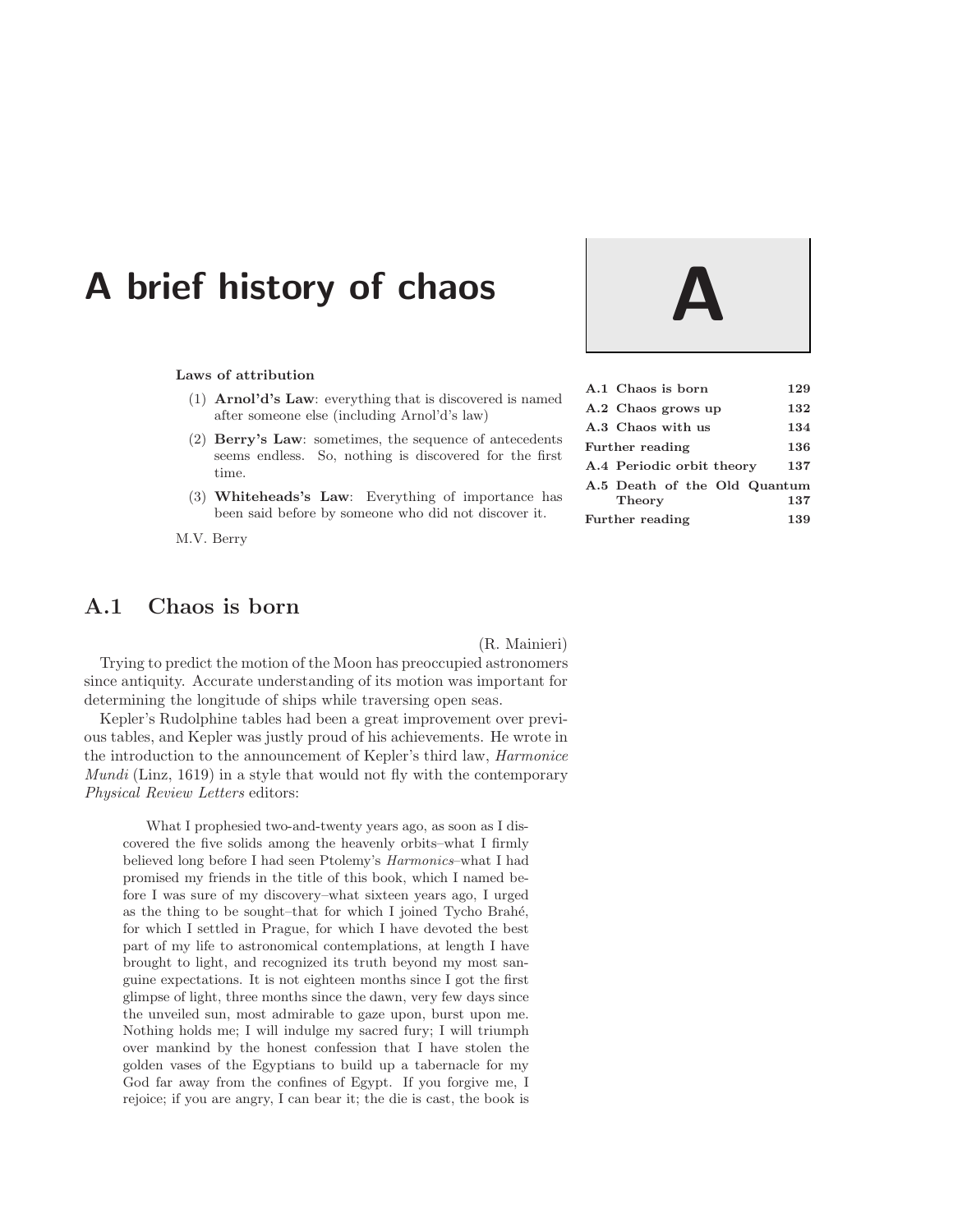written, to be read either now or in posterity, I care not which; it may well wait a century for a reader, as God has waited six thousand years for an observer.

Then came Newton. Classical mechanics has not stood still since Newton. The formalism that we use today was developed by Euler and Lagrange. By the end of the 1800's the three problems that would lead to the notion of chaotic dynamics were already known: the three-body problem, the ergodic hypothesis, and nonlinear oscillators.

#### A.1.1 Three-body problem

Bernoulli used Newton's work on mechanics to derive the elliptic orbits of Kepler and set an example of how equations of motion could be solved by integrating. But the motion of the Moon is not well approximated by an ellipse with the Earth at a focus; at least the effects of the Sun have to be taken into account if one wants to reproduce the data the classical Greeks already possessed. To do that one has to consider the motion of three bodies: the Moon, the Earth, and the Sun. When the planets are replaced by point particles of arbitrary masses, the problem to be solved is known as the three-body problem. The three-body problem was also a model to another concern in astronomy. In the Newtonian model of the solar system it is possible for one of the planets to go from an elliptic orbit around the Sun to an orbit that escaped its dominion or that plunged right into it. Knowing if any of the planets would do so became the problem of the stability of the solar system. A planet would not meet this terrible end if solar system consisted of two celestial bodies, but whether such fate could befall in the three-body case remained unclear.

After many failed attempts to solve the three-body problem, natural philosophers started to suspect that it was impossible to integrate. The usual technique for integrating problems was to find the conserved quantities, quantities that do not change with time and allow one to relate the momenta and positions different times. The first sign on the impossibility of integrating the three-body problem came from a result of Burns that showed that there were no conserved quantities that were polynomial in the momenta and positions. Burns' result did not preclude the possibility of more complicated conserved quantities. This problem was settled by Poincaré and Sundman in two very different ways.

In an attempt to promote the journal Acta Mathematica, Mittag-Leffler got the permission of the King Oscar II of Sweden and Norway to establish a mathematical competition. Several questions were posed (although the king would have preferred only one), and the prize of 2500 kroner would go to the best submission. One of the questions was formulated by Weierstrass:

Given a system of arbitrary mass points that attract each other according to Newton's laws, under the assumption that no two points ever collide, try to find a representation of the coordinates of each point as a series in a variable that is some known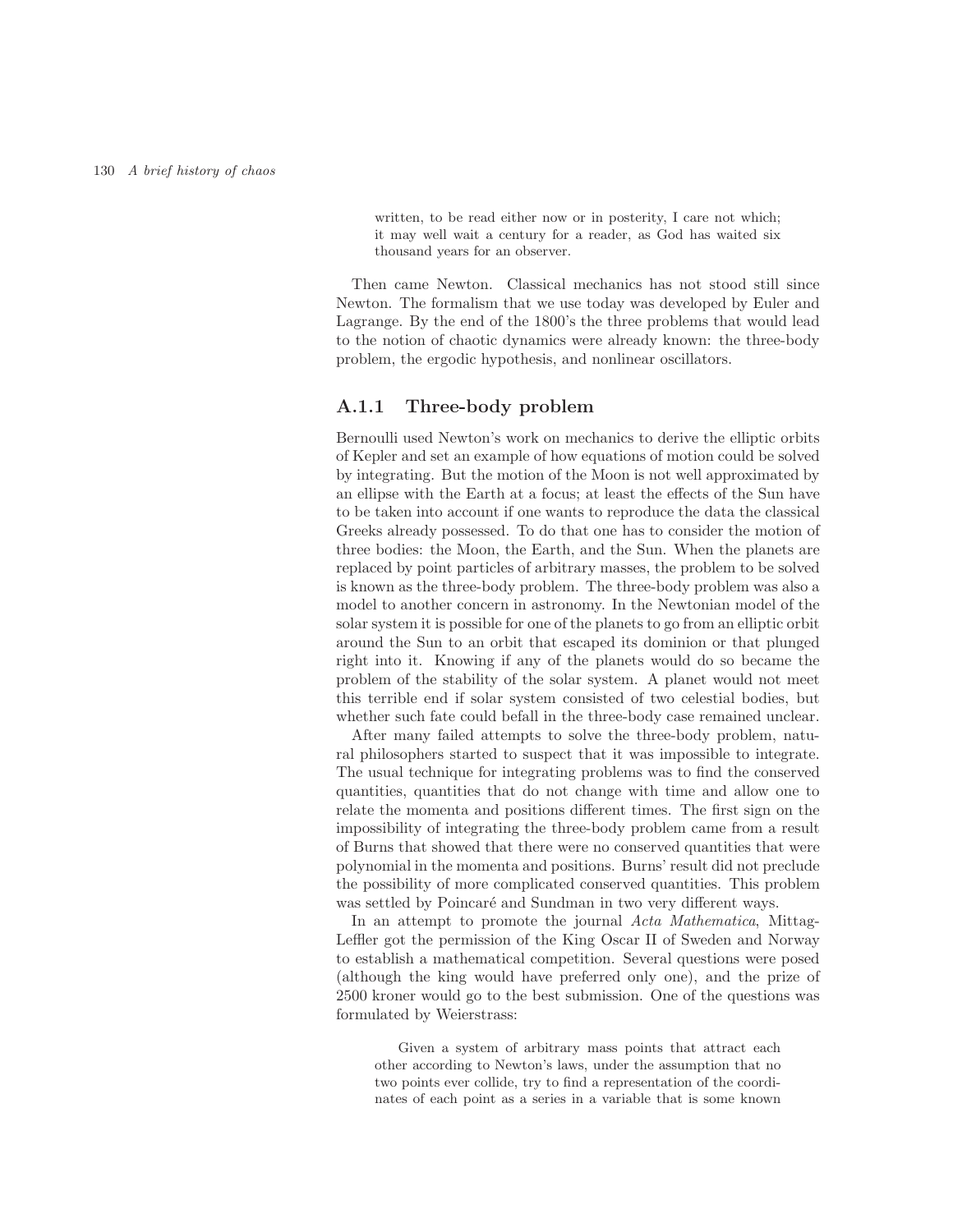function of time and for all of whose values the series converges uniformly.

This problem, whose solution would considerably extend our understanding of the solar system, . . .

Poincaré's submission won the prize. He showed that conserved quantities that were analytic in the momenta and positions could not exist. To show that he introduced methods that were very geometrical in spirit: the importance of state space flow, the role of periodic orbits and their cross sections, the homoclinic points.

The interesting thing about Poincaré's work was that it did not solve the problem posed. He did not find a function that would give the coordinates as a function of time for all times. He did not show that it was impossible either, but rather that it could not be done with the Bernoulli technique of finding a conserved quantity and trying to integrate. Integration would seem unlikely from Poincaré's prize-winning memoir, but it was accomplished by the Finnish-born Swedish mathematician Sundman. Sundman showed that to integrate the three-body problem one had to confront the two-body collisions. He did that by making them go away through a trick known as regularization of the collision manifold. The trick is not to expand the coordinates as a function of time  $t$ , but rather as a function of  $\sqrt[3]{t}$ . To solve the problem for all times he used a conformal map into a strip. This allowed Sundman to obtain a series expansion for the coordinates valid for all times, solving the problem that was proposed by Weirstrass in the King Oscar II's competition.

The Sundman's series are not used today to compute the trajectories of any three-body system. That is more simply accomplished by numerical methods or through series that, although divergent, produce better numerical results. The conformal map and the collision regularization mean that the series are effectively in the variable  $1 - e^{-\sqrt[3]{t}}$ . Quite rapidly this gets exponentially close to one, the radius of convergence of the series. Many terms, more terms than any one has ever wanted to compute, are needed to achieve numerical convergence. Though Sundman's work deserves better credit than it gets, it did not live up to Weirstrass's expectations, and the series solution did not "considerably extend our understanding of the solar system." The work that followed from Poincaré did.

#### A.1.2 Ergodic hypothesis

The second problem that played a key role in development of chaotic dynamics was the ergodic hypothesis of Boltzmann. Maxwell and Boltzmann had combined the mechanics of Newton with notions of probability in order to create statistical mechanics, deriving thermodynamics from the equations of mechanics. To evaluate the heat capacity of even a simple system, Boltzmann had to make a great simplifying assumption of ergodicity: that the dynamical system would visit every part of the phase space allowed by conservation laws equally often. This hypothesis was extended to other averages used in statistical mechanics and was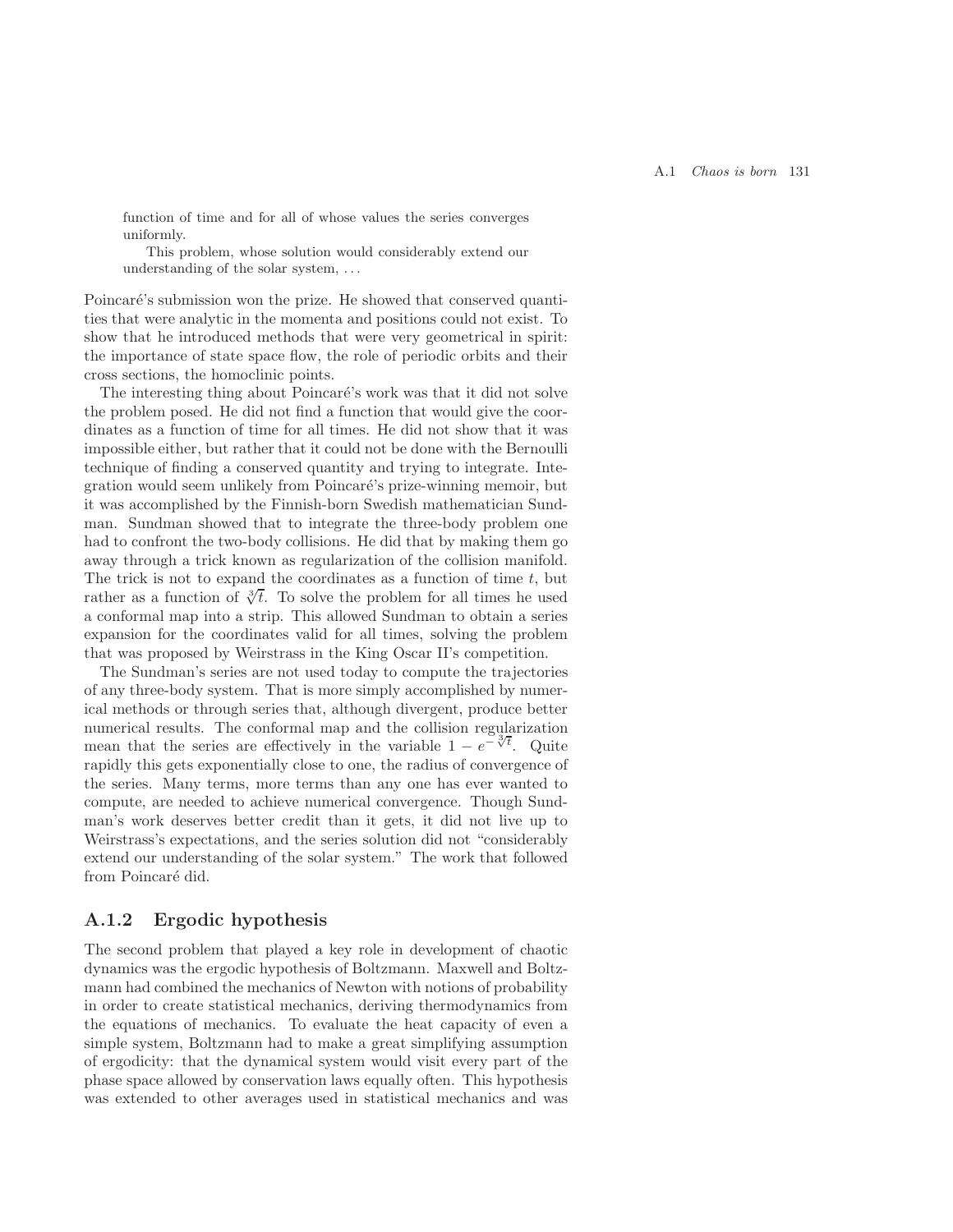called the ergodic hypothesis. It was reformulated by Poincaré to say that a trajectory comes as close as desired to any phase space point.

Proving the ergodic hypothesis turned out to be very difficult. By the end of twentieth century it has only been shown true for a few systems and wrong for quite a few others. Early on, as a mathematical necessity, the proof of the hypothesis was broken down into two parts. First one would show that the mechanical system was ergodic (it would go near any point) and then one would show that it would go near each point equally often and regularly so that the computed averages made mathematical sense. Koopman took the first step in proving the ergodic hypothesis when he noticed that it was possible to reformulate it using the recently developed methods of Hilbert spaces. This was an important step that showed that it was possible to take a finite-dimensional nonlinear problem and reformulate it as a infinite-dimensional linear problem. This does not make the problem easier, but it does allow one to use a different set of mathematical tools on the problem. Shortly after Koopman started lecturing on his method, von Neumann proved a version of the ergodic hypothesis, giving it the status of a theorem. He proved that if the mechanical system was ergodic, then the computed averages would make sense. Soon afterwards Birkhoff published a much stronger version of the theorem.

#### A.1.3 Nonlinear oscillators

The third problem that was very influential in the development of the theory of chaotic dynamical systems was the work on the nonlinear oscillators. The problem is to construct mechanical models that would aid our understanding of physical systems. Lord Rayleigh came to the problem through his interest in understanding how musical instruments generate sound. In the first approximation one can construct a model of a musical instrument as a linear oscillator. But real instruments do not produce a simple tone forever as the linear oscillator does, so Lord Rayleigh modified this simple model by adding friction and more realistic models for the spring. By a clever use of negative friction he created two basic models for the musical instruments. These models have more than a pure tone and decay with time when not stroked. In his book The Theory of Sound Lord Rayleigh introduced a series of methods that would prove quite general, such as the notion of a limit cycle, a periodic motion a system goes to regardless of the initial conditions.

## A.2 Chaos grows up

(R. Mainieri)

The theorems of von Neumann and Birkhoff on the ergodic hypothesis were published in 1912 and 1913. This line of enquiry developed in two directions. One direction took an abstract approach and considered dynamical systems as transformations of measurable spaces into themselves. Could we classify these transformations in a meaningful way?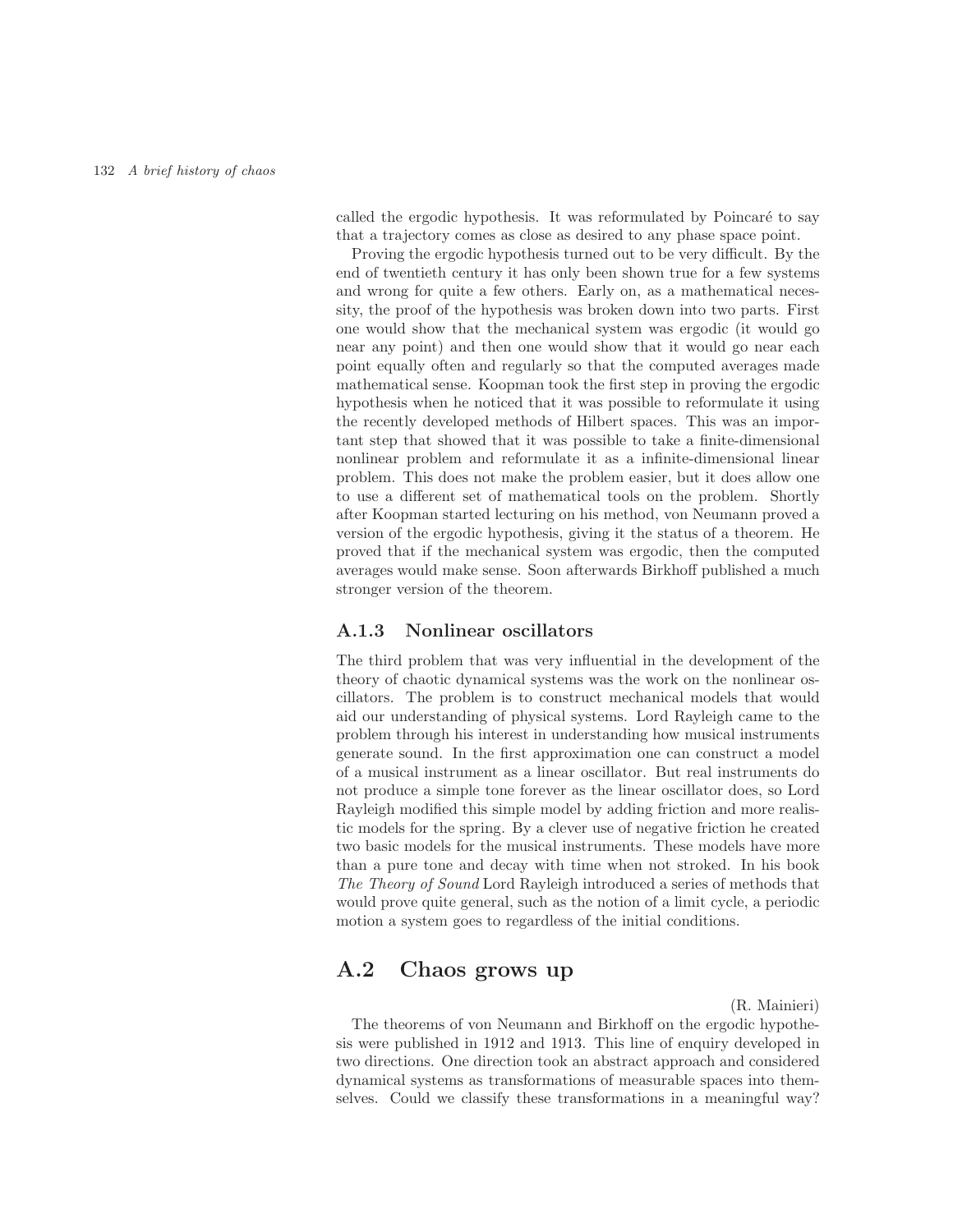This lead Kolmogorov to the introduction of the concept of entropy for dynamical systems. With entropy as a dynamical invariant it became possible to classify a set of abstract dynamical systems known as the Bernoulli systems. The other line that developed from the ergodic hypothesis was in trying to find mechanical systems that are ergodic. An ergodic system could not have stable orbits, as these would break ergodicity. So in 1898 Hadamard published a paper with a playful title of "... billiards ...," where he showed that the motion of balls on surfaces of constant negative curvature is everywhere unstable. This dynamical system was to prove very useful and it was taken up by Birkhoff. Morse in 1923 showed that it was possible to enumerate the orbits of a ball on a surface of constant negative curvature. He did this by introducing a symbolic code to each orbit and showed that the number of possible codes grew exponentially with the length of the code. With contributions by Artin, Hedlund, and H. Hopf it was eventually proven that the motion of a ball on a surface of constant negative curvature was ergodic. The importance of this result escaped most physicists, one exception being Krylov, who understood that a physical billiard was a dynamical system on a surface of negative curvature, but with the curvature concentrated along the lines of collision. Sinai, who was the first to show that a physical billiard can be ergodic, knew Krylov's work well.

The work of Lord Rayleigh also received vigorous development. It prompted many experiments and some theoretical development by van der Pol, Duffing, and Hayashi. They found other systems in which the nonlinear oscillator played a role and classified the possible motions of these systems. This concreteness of experiments, and the possibility of analysis was too much of temptation for Mary Lucy Cartwright and J.E. Littlewood, who set out to prove that many of the structures conjectured by the experimentalists and theoretical physicists did indeed follow from the equations of motion. Birkhoff had found a "remarkable curve" in a two dimensional map; it appeared to be non-differentiable and it would be nice to see if a smooth flow could generate such a curve. The work of Cartwright and Littlewood lead to the work of Levinson, which in turn provided the basis for the horseshoe construction of S. Smale.

In Russia, Lyapunov paralleled the methods of Poincaré and initiated the strong Russian dynamical systems school. Andronov carried on with the study of nonlinear oscillators and in 1937 introduced together with Pontryagin the notion of coarse systems. They were formalizing the understanding garnered from the study of nonlinear oscillators, the understanding that many of the details on how these oscillators work do not affect the overall picture of the state space: there will still be limit cycles if one changes the dissipation or spring force function by a little bit. And changing the system a little bit has the great advantage of eliminating exceptional cases in the mathematical analysis. Coarse systems were the concept that caught Smale's attention and enticed him to study dynamical systems.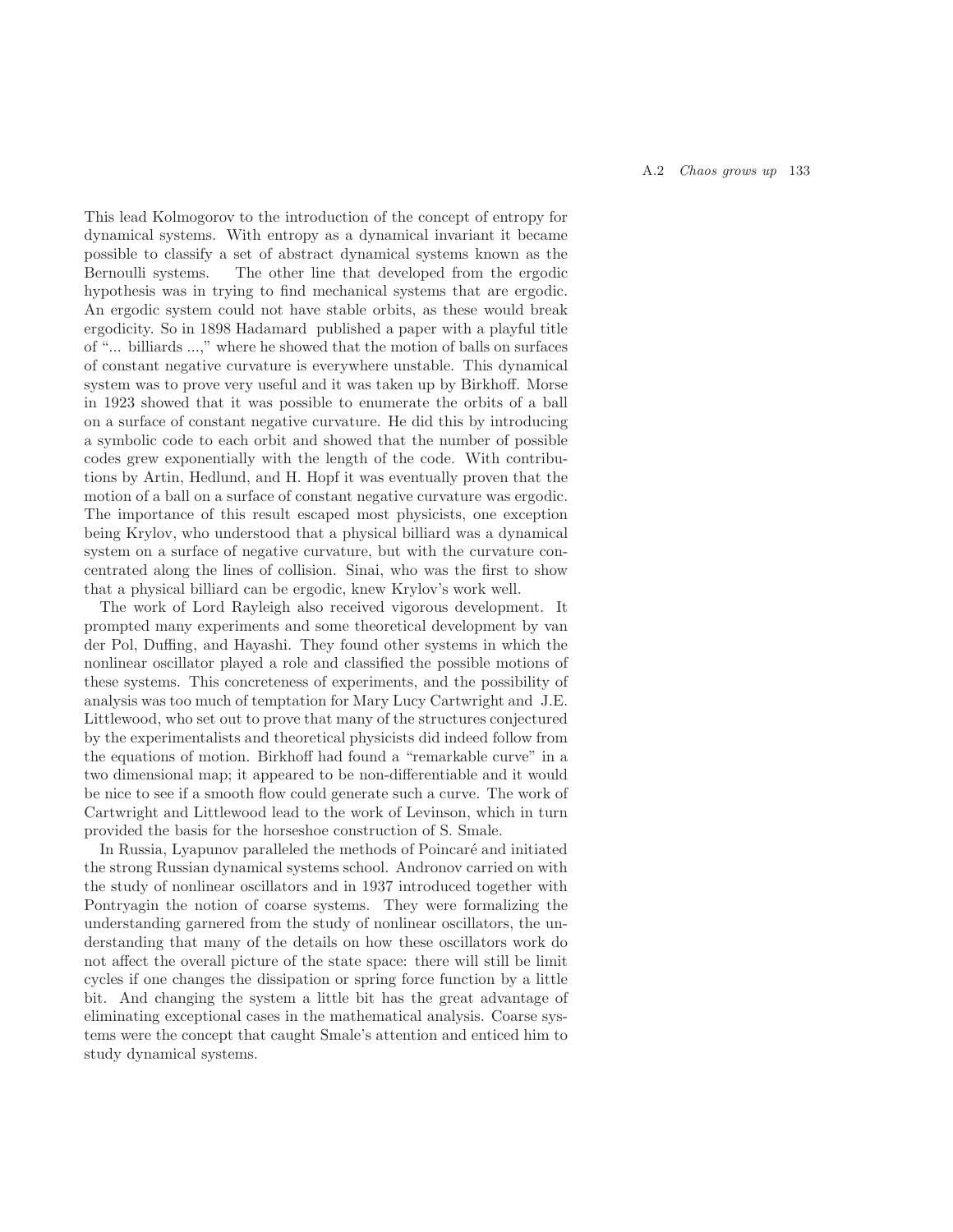### A.3 Chaos with us

(R. Mainieri)

In the fall of 1961 Steven Smale was invited to Kiev where he met Arnol'd, Anosov, Sinai, and Novikov. He lectured there, and spent a lot of time with Anosov. He suggested a series of conjectures, most of which Anosov proved within a year. It was Anosov who showed that there are dynamical systems for which all points (as opposed to a non-wandering set) admit the hyperbolic structure, and it was in honor of this result that Smale named these systems Axiom-A. In Kiev Smale found a receptive audience that had been thinking about these problems. Smale's result catalyzed their thoughts and initiated a chain of developments that persisted into the 1970's.

Smale collected his results and their development in the 1967 review article on dynamical systems, entitled "Differentiable dynamical systems". There are many great ideas in this paper: the global foliation of invariant sets of the map into disjoint stable and unstable parts; the existence of a horseshoe and enumeration and ordering of all its orbits; the use of zeta functions to study dynamical systems. The emphasis of the paper is on the global properties of the dynamical system, on how to understand the topology of the orbits. Smale's account takes you from a local differential equation (in the form of vector fields) to the global topological description in terms of horseshoes.

The path traversed from ergodicity to entropy is a little more confusing. The general character of entropy was understood by Weiner, who seemed to have spoken to Shannon. In 1948 Shannon published his results on information theory, where he discusses the entropy of the shift transformation. Kolmogorov went far beyond and suggested a definition of the metric entropy of an area preserving transformation in order to classify Bernoulli shifts. The suggestion was taken by his student Sinai and the results published in 1959. In 1960 Rohlin connected these results to measure-theoretical notions of entropy. The next step was published in 1965 by Adler and Palis, and also Adler, Konheim, McAndrew; these papers showed that one could define the notion of topological entropy and use it as an invariant to classify continuous maps. In 1967 Anosov and Sinai applied the notion of entropy to the study of dynamical systems. It was in the context of studying the entropy associated to a dynamical system that Sinai introduced Markov partitions in 1968.

Markov partitions allow one to relate dynamical systems and statistical mechanics; this has been a very fruitful relationship. It adds measure notions to the topological framework laid down in Smale's paper. Markov partitions divide the state space of the dynamical system into nice little boxes that map into each other. Each box is labeled by a code and the dynamics on the state space maps the codes around, inducing a symbolic dynamics. From the number of boxes needed to cover all the space, Sinai was able to define the notion of entropy of a dynamical system. In 1970 Bowen came up independently with the same ideas, although there was presumably some flow of information back and forth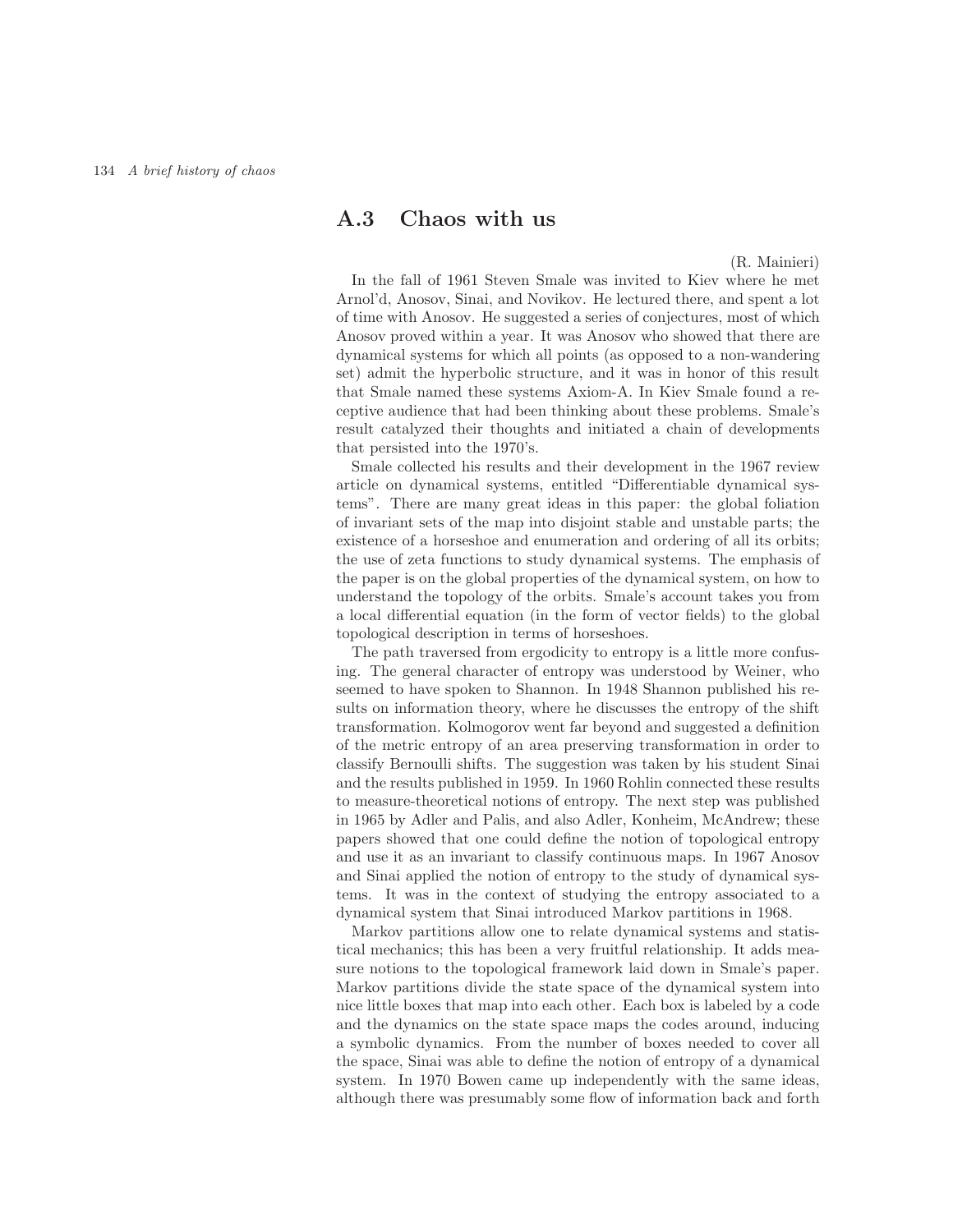before these papers got published. Bowen also introduced the important concept of shadowing of chaotic orbits. We do not know whether at this point the relations with statistical mechanics were clear to every one. They became explicit in the work of Ruelle. Ruelle understood that the topology of the orbits could be specified by a symbolic code, and that one could associate an "energy" to each orbit. The energies could be formally combined in a "partition function" to generate the invariant measure of the system.

After Smale, Sinai, Bowen, and Ruelle had laid the foundations of the statistical mechanics approach to chaotic systems, research turned to studying particular cases. The simplest case to consider is onedimensional maps. The topology of the orbits for parabola-like maps was worked out in 1973 by Metropolis, Stein, and Stein. The more general one-dimensional case was worked out in 1976 by Milnor and Thurston in a widely circulated preprint, whose extended version eventually got published in 1988.

A lecture of Smale and the results of Metropolis, Stein, and Stein inspired Feigenbaum to study simple maps. This lead him to the discovery of the universality in quadratic maps and the application of ideas from field-theory to dynamical systems. Feigenbaum's work was the culmination in the study of one-dimensional systems; a complete analysis of a nontrivial transition to chaos. Feigenbaum introduced many new ideas into the field: the use of the renormalization group which lead him to introduce functional equations in the study of dynamical systems, the scaling function which completed the link between dynamical systems and statistical mechanics, and the use of presentation functions as the dynamics of scaling functions.

The work in more than one dimension progressed very slowly and is still far from completed. The first result in trying to understand the topology of the orbits in two dimensions (the equivalent of Metropolis, Stein, and Stein, or Milnor and Thurston's work) was obtained by Thurston. Around 1975 Thurston was giving lectures "On the geometry and dynamics of diffeomorphisms of surfaces". Thurston's techniques exposed in that lecture have not been applied in physics, but much of the classification that Thurston developed can be obtained from the notion of a "pruning front" developed independently by Cvitanović.

Once one develops an understanding for the topology of the orbits of a dynamical system, one needs to be able to compute its properties. Ruelle had already generalized the zeta function introduced by Artin and Mazur so that it could be used to compute the average value of observables. The difficulty with Ruelle's zeta function is that it does not converge very well. Starting out from Smale's observation that a chaotic dynamical system is dense with a set of periodic orbits, Cvitanović used these orbits as a skeleton on which to evaluate the averages of observables, and organized such calculations in terms of rapidly converging cycle expansions. This convergence is attained by using the shorter orbits used as a basis for shadowing the longer orbits.

This account is far from complete, but we hope that it will help get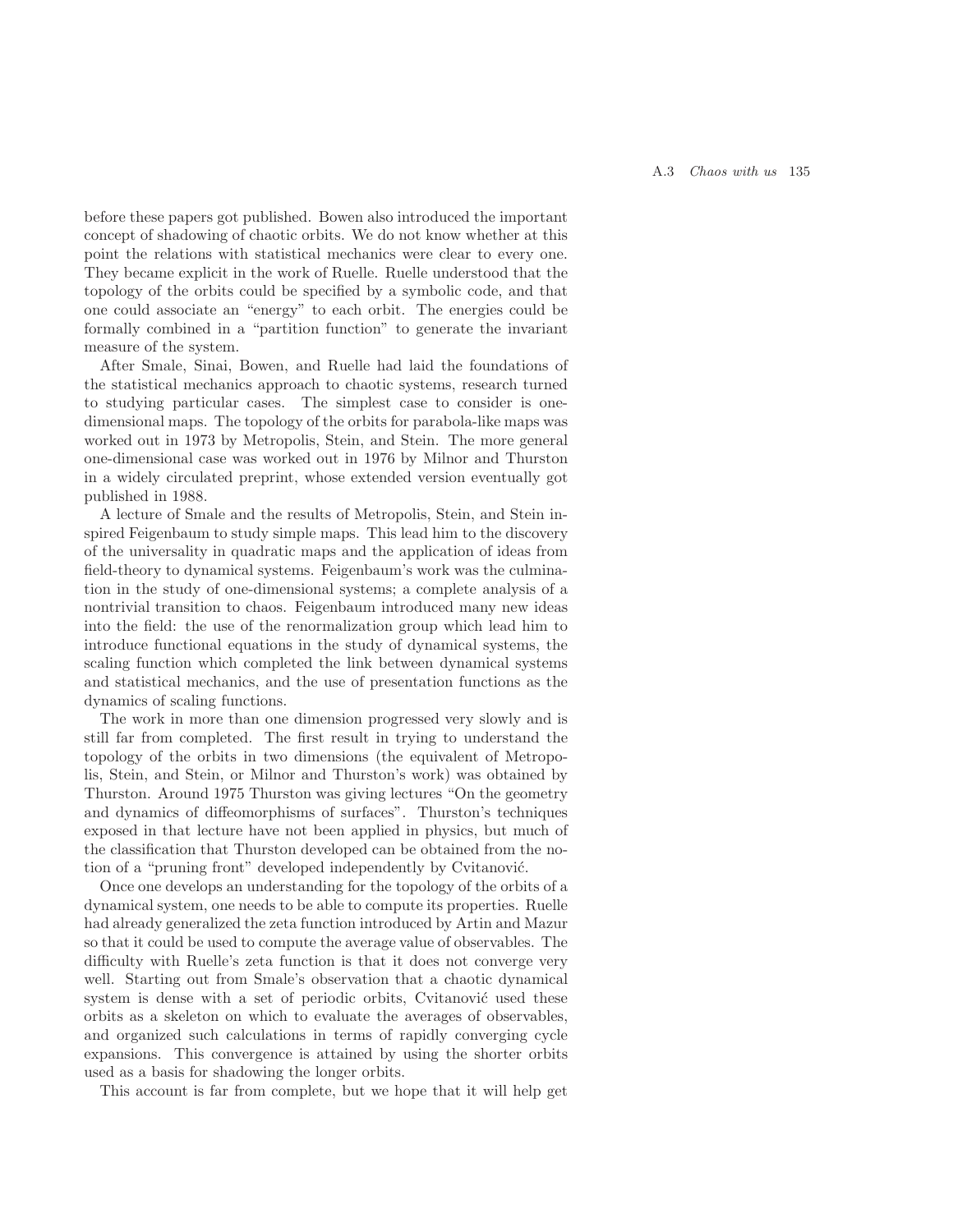a sense of perspective on the field. It is not a fad and it will not die anytime soon.

## Further reading

Notion of global foliations. For each paper cited in dynamical systems literature, there are many results that went into its development. As an example, take the notion of global foliations that we attribute to Smale. As far as we can trace the idea, it goes back to René Thom; local foliations were already used by Hadamard. Smale attended a seminar of Thom in 1958 or 1959. In that seminar Thom was explaining his notion of transversality. One of Thom's disciples introduced Smale to Brazilian mathematician Peixoto. Peixoto (who had learned the results of the Andronov-Pontryagin school from Lefschetz) was the closest Smale had ever come until then to the Andronov-Pontryagin school. It was from Peixoto that Smale learned about structural stability, a notion that got him enthusiastic about dynamical systems, as it blended well with his topological background. It was from discussions with Peixoto that Smale got the problems in dynamical systems that lead him to his 1960 paper on Morse inequalities. The next year Smale published his result on the hyperbolic structure of the nonwandering set. Smale was not the first to consider a hyperbolic point, Poincaré had already done that; but Smale was the first to introduce a global hyperbolic structure. By 1960 Smale was already lecturing on the horseshoe as a structurally stable dynamical system with an infinity of periodic points and promoting his global viewpoint.

(R. Mainieri)

Levels of ergodicity. In the mid 1970's A. Katok and Ya.B. Pesin tried to use geometry to establish positive Lyapunov exponents. A. Katok and J.-M. Strelcyn carried out the program and developed a theory of general dynamical systems with singularities. They studied uniformly hyperbolic systems (as strong as Anosov's), but with sets of singularities. Under iterations a dense set of points hits the singularities. Even more important are the points that never hit the singularity set. In order to establish some control over how they approach the set, one looks at trajectories that apporach the set by some given  $\epsilon^n$ , or faster.

Ya.G. Sinai, L. Bunimovich and Chernov studied the geometry of billiards in a very detailed way. A. Katok and Ya.B. Pesin's idea was much more robust. Look at the discontinuity set (geometry of it matters not at all), take an  $\epsilon$  neighborhood around it. Given that the Lebesgue measure is  $\epsilon^{\alpha}$  and the stability grows not faster than  $(distance)^n$ , A. Katok and J.-M. Strelcyn prove that the Lyapunov exponent is non-zero.

In mid 1980's Ya.B. Pesin studied the dissipative case. Now the problem has no invariant Lebesgue measure. Assuming uniform hyperbolicity, with singularities, and tying together Lebesgue measure and discontinutities, and given that the stability grows not faster than  $(distance)^n$ , Ya.B. Pesin proved that the Lyapunov exponent is nonzero, and that SRB measure exists. He also proved that the Lorenz, Lozi and Byelikh attractors satisfy these conditions.

In the the systems were uniformly hyperbolic, all trouble was in differentials. For the Hénon attractor, already the differentials are nonhyperbolic. The points do not separate uniformly, but the analogue of the singularity set can be obtained by excizing the regions that do not separate. Hence there are 3 levels of ergodic systems:

- (1) Anosov flow
- (2) Anosov flow  $+$  singularity set
	- the Hamiltonian systems: general case A. Katok and J.-M. Strelcyn, billiards Ya.G. Sinai and L. Bunimovich.
	- the dissipative case: Ya.B. Pesin
- $(3)$  Hénon
	- The first proof was given by M. Benedicks and L. Carleson [?].
	- A more readable proof is given in M. Benedicks and L.-S. Young [12]

(based on Ya.B. Pesin's comments)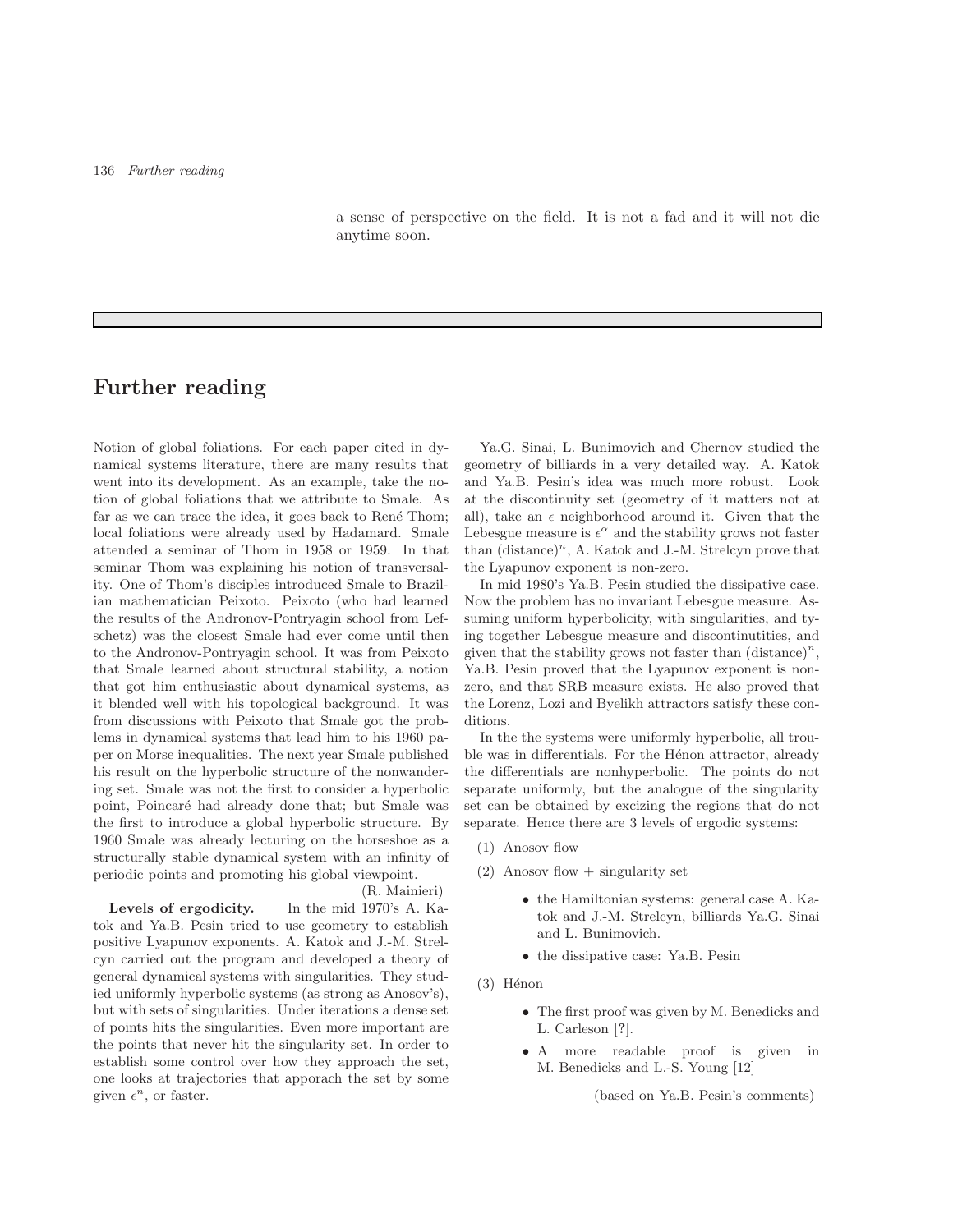### A.4 Periodic orbit theory

Pure mathematics is a branch of applied mathematics. Joe Keller, after being asked to define applied mathematics

The history of the periodic orbit theory is rich and curious, and the recent advances are to equal degree inspired by a century of separate development of three disparate subjects; 1. *classical chaotic dynamics*, initiated by Poincaré and put on its modern footing by Smale, Ruelle, and many others; 2. quantum theory initiated by Bohr, with the modern "chaotic" formulation by Gutzwiller; and 3. analytic number theory initiated by Riemann and formulated as a spectral problem by Selberg. Following totally different lines of reasoning and driven by very different motivations, the three separate roads all arrive at formally nearly identical trace formulas, zeta functions and spectral determinants.

That these topics should be related is far from obvious. Connection between dynamics and number theory arises from Selberg's observation that description of geodesic motion and wave mechanics on spaces of constant negative curvature is essentially a number-theoretic problem. A posteriori, one can say that zeta functions arise in both classical and quantum mechanics because in both the dynamical evolution can be described by the action of linear evolution (or transfer) operators on infinite-dimensional vector spaces. The spectra of these operators are given by the zeros of appropriate determinants. One way to evaluate determinants is to expand them in terms of traces,  $log det = tr log$ , and in this way the spectrum of an evolution operator becames related to its traces, i.e., periodic orbits. A perhaps deeper way of restating this is to observe that the trace formulas perform the same service in all of the above problems; they relate the spectrum of lengths (local dynamics) to the spectrum of eigenvalues (global averages), and for nonlinear geometries they play a role analogous to that the Fourier transform plays for the circle.

## A.5 Death of the Old Quantum Theory

In 1913 Otto Stern and Max Theodor Felix von Laue went up for a walk up the Uetliberg. On the top they sat down and talked about physics. In particular they talked about the new atom model of Bohr. There and then they made the "Uetli Schwur": If that crazy model of Bohr turned out to be right, then they would leave physics. It did and they didn't.

A. Pais, Inward Bound: of Matter and Forces in the Physical World

In an afternoon of May 1991 Dieter Wintgen is sitting in his office at the Niels Bohr Institute beaming with the unparalleled glee of a boy who has just committed a major mischief. The starting words of the manuscript he has just penned are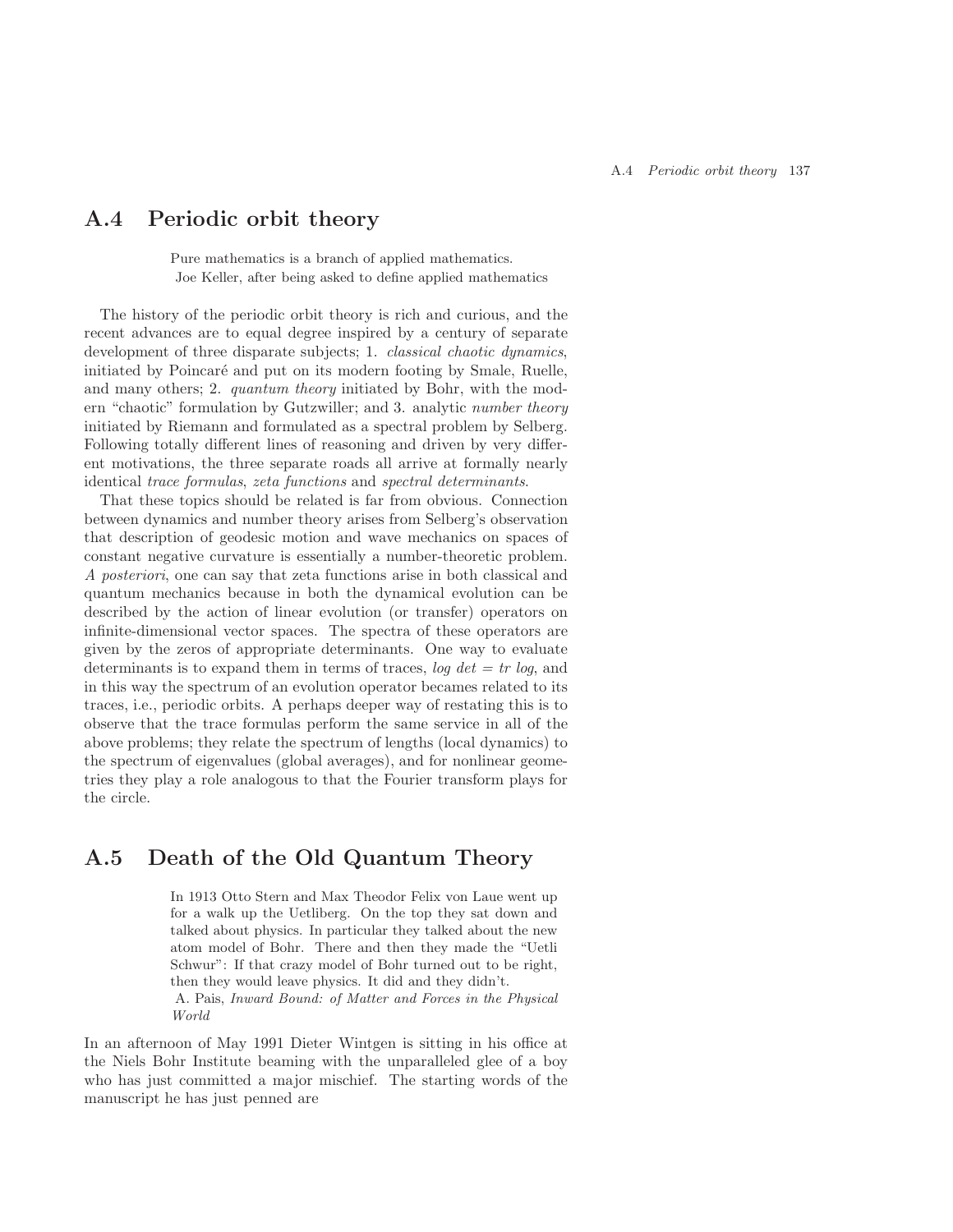The failure of the Copenhagen School to obtain a reasonable

34 years old at the time, Dieter was a scruffy kind of guy, always in sandals and holed out jeans, a left winger and a mountain climber, working around the clock with his students Gregor and Klaus to complete the work that Bohr himself would have loved to see done back in 1916: a "planetary" calculation of the helium spectrum.

. . .

Never mind that the "Copenhagen School" refers not to the old quantum theory, but to something else. The old quantum theory was no theory at all; it was a set of rules bringing some order to a set of phenomena which defied logic of classical theory. The electrons were supposed to describe planetary orbits around the nucleus; their wave aspects were yet to be discovered. The foundations seemed obscure, but Bohr's answer for the once-ionized helium to hydrogen ratio was correct to five significant figures and hard to ignore. The old quantum theory marched on, until by 1924 it reached an impasse: the helium spectrum and the Zeeman effect were its death knell.

Since the late 1890's it had been known that the helium spectrum consists of the orthohelium and parahelium lines. In 1915 Bohr suggested that the two kinds of helium lines might be associated with two distinct shapes of orbits (a suggestion that turned out to be wrong). In 1916 he got Kramers to work on the problem, and wrote to Rutherford: "I have used all my spare time in the last months to make a serious attempt to solve the problem of ordinary helium spectrum . . .I think really that at last I have a clue to the problem." To other colleagues he wrote that "the theory was worked out in the fall of 1916" and of having obtained a "partial agreement with the measurements." Nevertheless, the Bohr-Sommerfeld theory, while by and large successful for hydrogen, was a disaster for neutral helium. Heroic efforts of the young generation, including Kramers and Heisenberg, were of no avail.

For a while Heisenberg thought that he had the ionization potential for helium, which he had obtained by a simple perturbative scheme. He wrote enthusiastic letters to Sommerfeld and was drawn into a collaboration with Max Born to compute the spectrum of helium using Born's systematic perturbative scheme. In first approximation, they reproduced the earlier calculations. The next level of corrections turned out to be larger than the computed effect. The concluding paragraph of Max Born's classic "Vorlesungen über Atommechanik" from 1925 sums it up in a somber tone:

 $(\dots)$  the systematic application of the principles of the quantum theory  $(\dots)$  gives results in agreement with experiment only in those cases where the motion of a single electron is considered; it fails even in the treatment of the motion of the two electrons in the helium atom.

This is not surprising, for the principles used are not really consistent.  $(\ldots)$  A complete systematic transformation of the classical mechanics into a discontinuous mechanics is the goal towards which the quantum theory strives.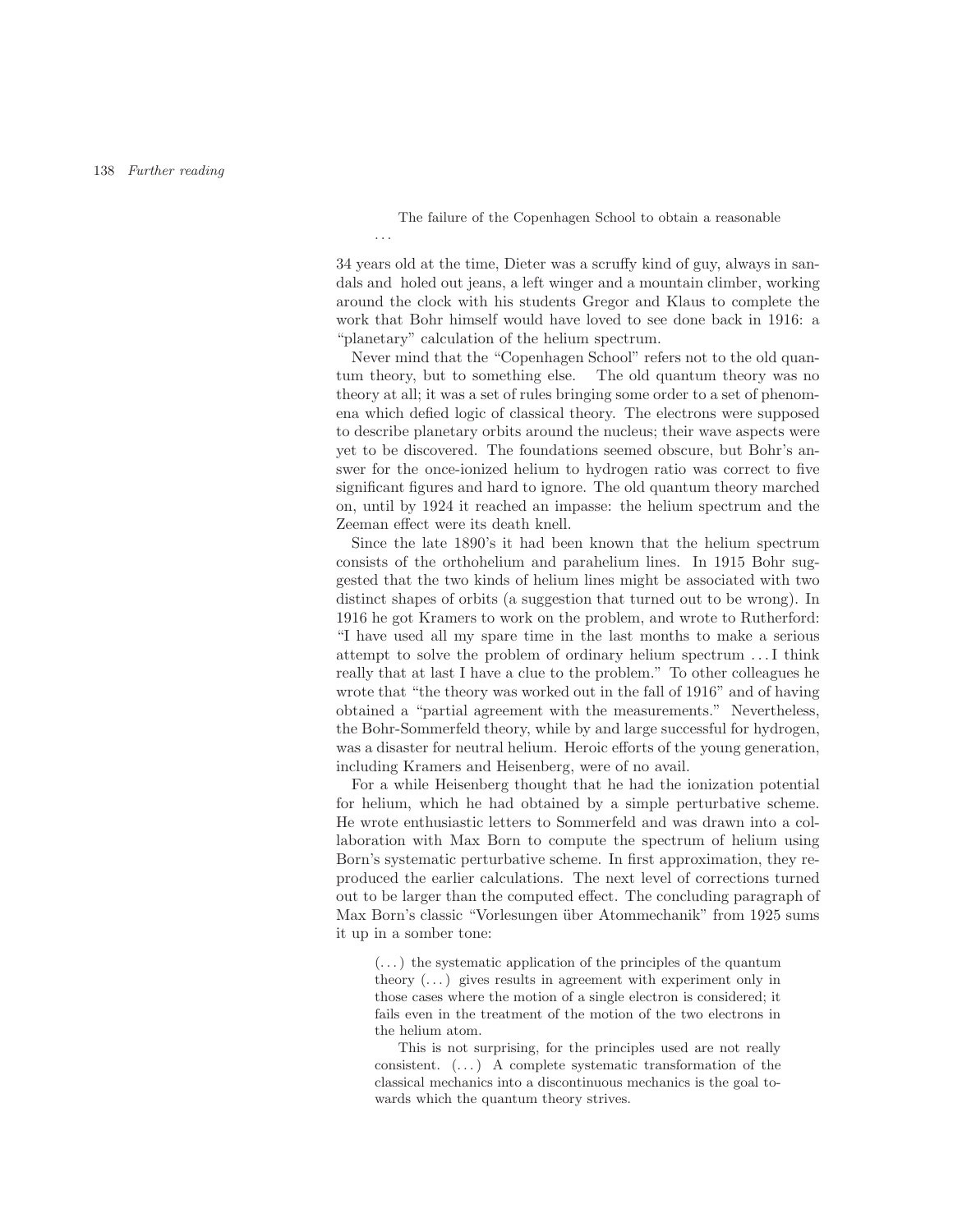That year Heisenberg suffered a bout of hay fever, and the old quantum theory was dead. In 1926 he gave the first quantitative explanation of the helium spectrum. He used wave mechanics, electron spin and the Pauli exclusion principle, none of which belonged to the old quantum theory, and planetary orbits of electrons were cast away for nearly half a century.

Why did Pauli and Heisenberg fail with the helium atom? It was not the fault of the old quantum mechanics, but rather it reflected their lack of understanding of the subtleties of classical mechanics. Today we know what they missed in 1913-24: the role of conjugate points (topological indices) along classical trajectories was not accounted for, and they had no idea of the importance of periodic orbits in nonintegrable systems.

Since then the calculation for helium using the methods of the old quantum mechanics has been fixed. Leopold and Percival added the topological indices in 1980, and in 1991 Wintgen and collaborators orbits. Dieter had good reasons to gloat; while the rest of us were preparing to sharpen our pencils and supercomputers in order to approach the dreaded 3-body problem, they just went ahead and did it. What it took–and much else–is described in this book. One is also free to ponder what quantum theory would look like today if all this was worked out in 1917.

## Further reading

Sources. This tale, aside from a few personal recollections, is in large part lifted from Abraham Pais' accounts of the demise of the old quantum theory [7, 8], as well as

Jammer's account [3]. The helium spectrum is taken up in Chapter ??. In August 1994 Dieter Wintgen died in a climbing accident in the Swiss Alps.